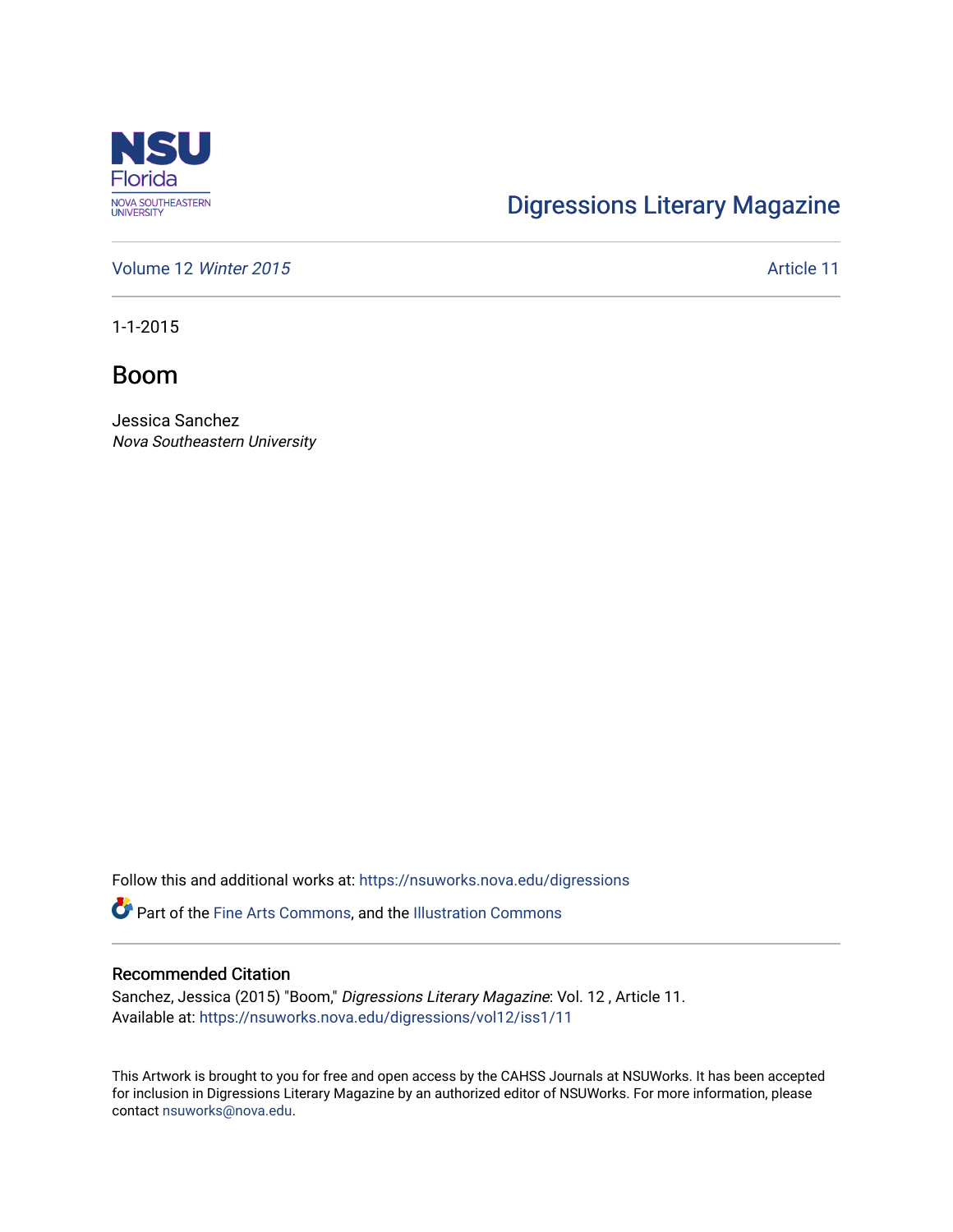### Boom

#### Author Bio

Aside from using paint I like to use other mediums such as chocolate, and even cake, to make art. The arts fascinate me. From playing the violin, to painting or drawing, there's art in practically every aspect of my life. Career-wise, my ultimate goal is to become an intellectual property lawyer. In between studying, I find it essential to find a creative outlet and I found my balance with these mediums. I paint because I like to see ideas come alive. Seeing a blank canvas and imagining what it could become reminds me that there are no limits to what I can do.